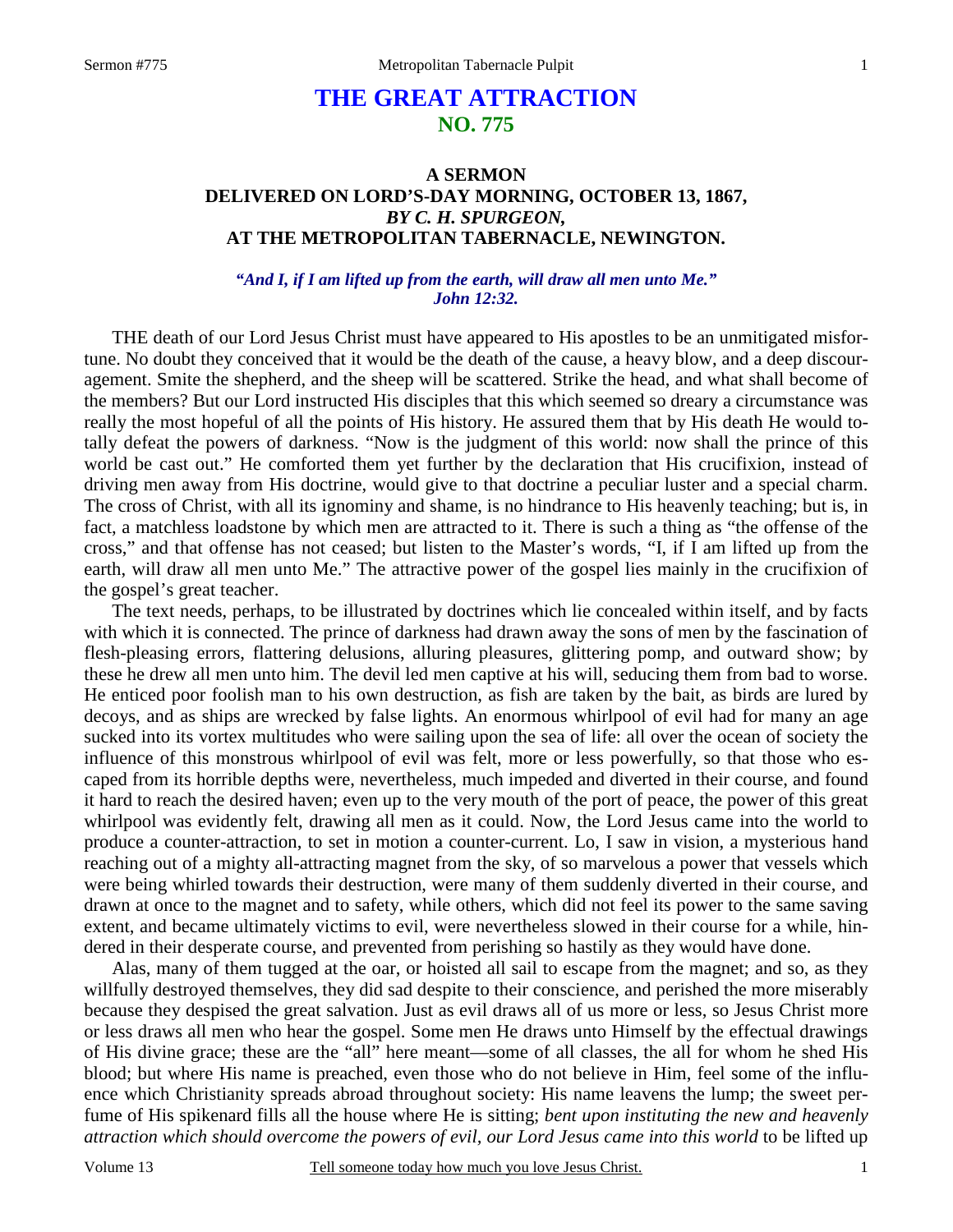from the earth, not for Himself, but for the sins of others. Down from the heights of glory He descended, moved by disinterested love; not that He had anything to gain, but that He might redeem us from our iniquity, and save us from our fearful perils. On the cross He effected the redemption of His people. Nailed there in ignominy, in pain, desertion and death, He worked out redemption for His chosen. *But men stood at a distance* from their best friend. That is implied in the text. Why should they need to be drawn to Jesus, if they were already near to Him? Some stood so far away from the dying Savior that they made His death the subject of mockery, and even found subjects for jest in His dying groans and pangs. All of us were alienated from God and from Christ, who is God's express image. Our evil hearts had piled great mountains between us and the Lord Jesus Christ. By nature we do not appreciate His love; we do not render to Him the gratitude which He deserves; but we pass by as though it were nothing to us that Jesus should die.

 Moreover, since *man does not come of himself,* even when he perceives the gracious errand of the Lord Jesus, our heavenly friend condescends to draw him. The truth of God is latent in the text—that men not only are at a distance, but that they will not come to Christ of themselves. The Lord never does unnecessary work; we would never hear of Christ's drawing us if we could run without drawing; but the fact is that we stand away from Christ, and love the distance; yes, we make the gulf still wider, developing our original hatred to that which is good, by adding the force of habit to our original depravity. Therefore, since men are at a distance and will not come, *the crucified Savior becomes Himself the attraction to men.* He casts out from Himself bands of love and cords of gracious constraint, and binding these around human hearts, He draws them to Himself by an invincible constraint of divine grace. sinners by nature will not come to Jesus, though His charms might even attract the blind, and awaken the dead. They will not melt, though surely such beauties might dissolve the adamant, and kindle affection in rocks of ice. But Jesus has a wondrous power about Him to woo and win the sons of men. As out of His mouth goes a two-edged sword, so out of His heart proceed chains of gold by which He binds thousands of willing captives to Himself. This attraction, according to the text, is to be found operating upon all classes, nations, ranks, and characters of men; it is not to be excluded from remote lands, or dens of infamy nearer home. Here and there kings and princes have believingly yielded to its power, while multitudes of the poor have had the gospel preached to them, and have received it in the love of it. I trust there are many of us here; belonging as we do to different grades and classes of society, who can verify the truth of this text, "I, if I am lifted up, will draw *all* men unto Me." The young, the old, the rich, the poor, the intellectual, the learned, and the ignorant, some of all sorts does Jesus draw, and thus He earns to Himself the glory of being the universal attraction, the attraction to which all hearts must yield when He draws effectually by His grace.

 Having thus skimmed over the text, and endeavored to bring before you the thoughts which it kindles, we shall now speak upon *what it is in the cross which becomes attractive to men:* and, secondly, we shall have a word to say *concerning the direction in which Christ crucified draws;* and then, thirdly, *with what power He draws.*

**I.** First, dear friends, WHAT IS THE ATTRACTION OF JESUS CRUCIFIED?

 It is asserted by our Savior that when lifted up from the earth, He would draw all men: He intended by this His crucifixion; for John tells us in the 33<sup>rd</sup> verse, "This He said signifying what death He should die." Let it not be forgotten then that the power of the gospel lies in that which certain persons count to be its weakness and reproach. Christ dying for sinners is the great attraction of Christianity. Certain preachers have missed all in forgetting this. What is Socinianism but an attempt to have Christ without His cross? Those who sat around the cross, and said, "Let Him come down from the cross and we will believe Him," were the true ancestors of modern Unitarians who respect the character of our Lord, and highly esteem Him as a teacher, but reject Him utterly as a substitute, an atonement, and a sacrifice for sin. They fondly dream that if they teach His holy life without His ignominious death, men will be attracted to Him. Such has not proved to be the case. "I, if I am lifted up from the earth, will draw all men unto Me" is true, and shall be true; but Christ merely as a wise teacher, and an eminent example, has not drawn the sons of men, who are too far fallen to be charmed into holiness by a mere exhibition of moral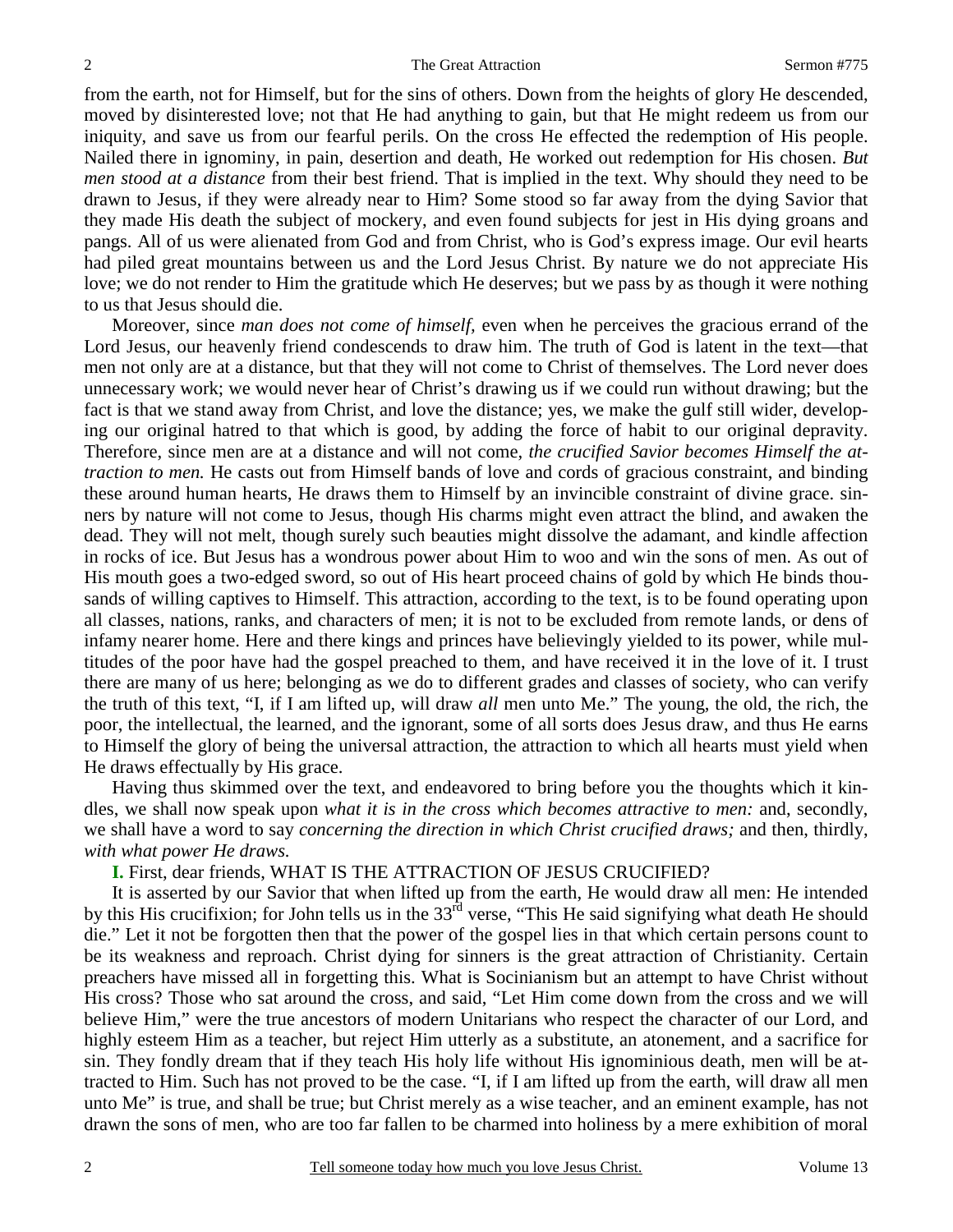#### Sermon #775 The Great Attraction

excellence, however perfect. Men need not so much a portrait of a man in health as medicine to remove their own diseases. It has been thought by some of late, that the proper way to draw men to the gospel is to preach the *future* glory of Christ. This, indeed, is to be preached in its correct place, for every part of divine truth should hold its position in the gospel harmony; but it is all a mistake, and a very great and terrible mistake, too, for men to put the glorified Savior into the place of the crucified Savior. You may preach the millennium; you may extol as much as you will the magnificence of those happy days, when He shall reign from the river even to the ends of the earth; but you will never make men Christians that way. I have heard it said that the Jews will be converted to Christianity by the doctrine of the second coming, since the second advent is to us precisely what they think the first advent should be. But it is not so, beloved, the only effectual attraction lies where the texts puts it, *"I, if I am lifted up."* The Savior crucified draws the Jew as well as the Gentile: the sons of Israel shall not be converted by the doctrine of a glorified Savior, but by the Man of Sorrows, who was despised and rejected of men—the Messiah, who was cut off, but not for Himself—the sacrifice offered outside the gate.

 And why is this supreme attraction of the cross? I answer that by the power of the Holy Spirit many have been drawn to Christ by the disinterested love which His death manifests. Does that man on yonder tree die without the necessity of death; out of pure love—out of pure love to those who hated Him; out of love to the very men who fastened Him to the cruel wood? Had He nothing to gain? Was it charity in all its perfection—nothing but the milk-white lily of love? Was there nothing else but charity that could bind Him to the tree? Nothing! "You know the grace of our Lord Jesus Christ, that, though He was rich, yet for your sakes He became poor, that you through His poverty might be rich." "Scarcely for a righteous man will one die: yet perhaps for a good man some would even dare to die; but God commends His love toward us, in that, while we were yet sinners, Christ died for us." Many a heart has been so charmed with this, that it has run to Christ, drawn by the silken bonds of His love. Do not some of you feel as if you could love the dear Lover of souls this morning? Do not even my feeble descriptions of His Godlike work entice you? Oh, do you not feel that you must love one who loved so truly when there was no benefit for Him to receive in return? Why, I have thought that if Jesus had never died for *me*, I must yet love Him for having died for others; and if I had no share in the benefits which His passion procured, yet I have sometimes felt as if, out of admiration for "love so amazing, so divine," I must give my heart to Him. Here is one major attraction of the Crucified One.

 Others have doubtless been brought to the Savior's feet by delight in *the satisfaction which is rendered to justice by the Redeemer's death.* Many men reason thus with themselves. Conscience is uneasy: offense has been committed against God: now, in the nature of things, under all law that is at all respected, there must be punishment for offenses; but how shall the exercise of the prerogative of mercy be rendered perfectly consistent with the fulfillment of the penalty? Yonder bleeding Savior solves the difficulty. He dies, "The just for the unjust, that He may bring us to God." "The chastisement of our peace was upon Him, and with His stripes we are healed." Many men, finding their conscience rendered perfectly at ease when they have come to lean themselves upon the fact that Christ died for sinners, have been so enamored of that glorious truth of God, that the attraction has bound them to the cross forever. I must confess that this is one of the great considerations which, in the hand of the Holy Spirit, will keep me a Christian, as well as make me more and more in love with my Lord. I see not where else justice can meet with mercy and embrace; I know not where else righteousness and Peace can kiss each other, except on the cross where my Master gave up His life for transgressors. There I see the riddle all solved—fallen man brought back to God, and God, justly incensed at man's offense, able to display His love without in any way tarnishing His unsullied justice, or even diminishing the severity thereof. O my hearers, this is a blessed attraction, indeed: I would to God that it would attract some of you! O that the thought that your sin can thus be justly forgiven—that there is "No condemnation to them who are in Christ Jesus," since Christ was condemned in their place, may draw full many of you to Himself!

 Many others have been drawn to the gospel by a sense of *the exact suitability of the atonement of Christ to the necessities of their condition.* As the glove fits the hand, so does the crucified Savior suit the necessities of a sinner. Here is exactly what the man needs. He feels himself guilty; he dreads the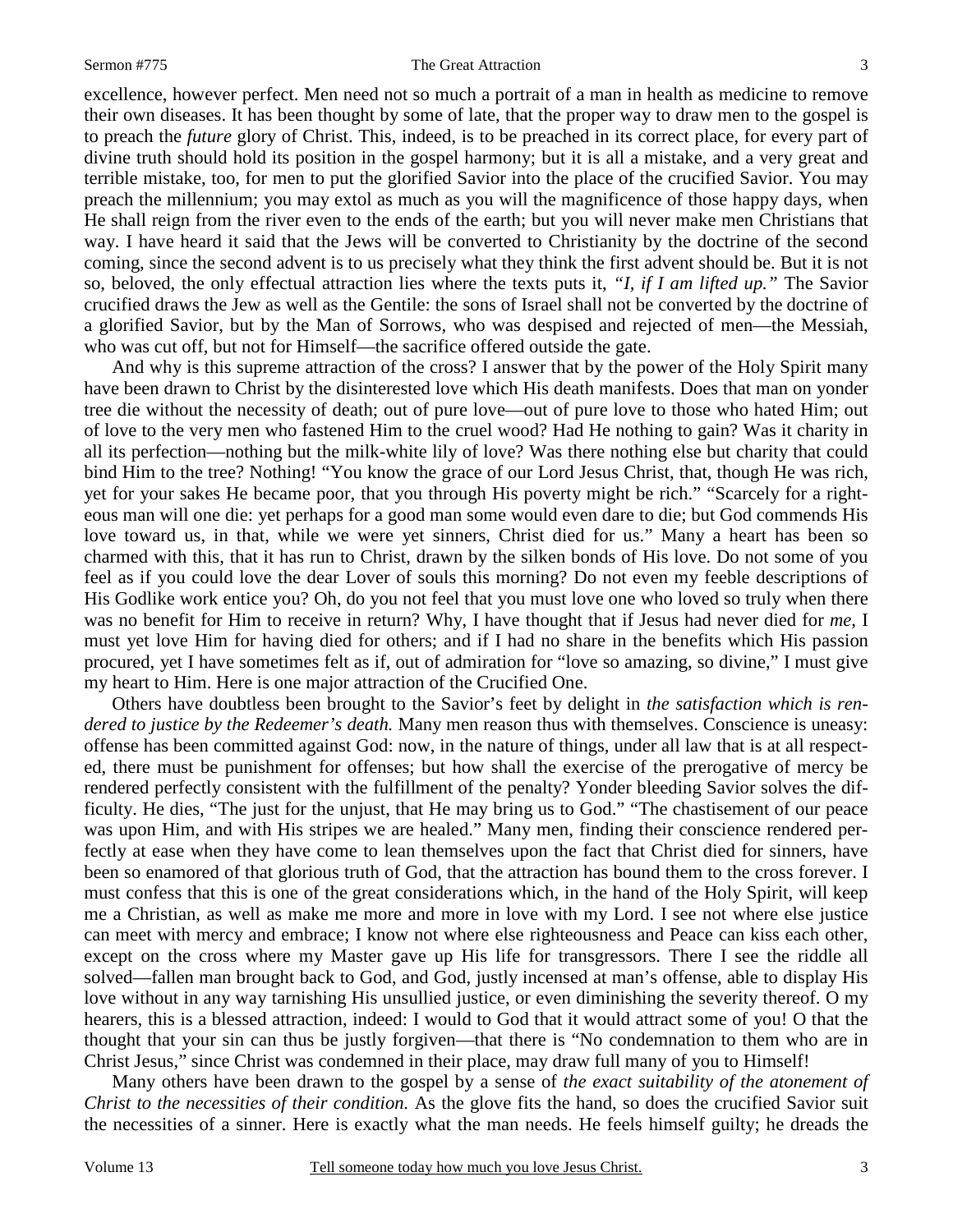punishment of his transgression; his conscience, like an adder, stings him; like a fire ever fed with fresh fuel, it blazes within him; but when he meets with Christ, he meets with peace, and he says within himself, "This is precisely what I require. Thirsty, here is living water; naked, here is a robe of righteousness; vile, here is an open fountain; lost and undone, here is One who came to seek and to save that which was lost." Ah, I beseech my Lord to make all of you feel your condition, and then you will set a high price upon my Lord. Some of you imagine that you are rich and increased in goods, and have need of nothing; may you feel your deep necessities before God; may you see how spiritual the law of God is, so that it touches your thoughts, and your words, and condemns you as much for these as for outward acts of sin: and when you once feel your sinnership, sweet will the Savior's name be in your ears, and you will be drawn to the cross, because the crucified Savior is all that you need.

 Further, thousands upon thousands have been effectually drawn to Christ by seeing *how graciously, how readily, how wondrously, how abundantly, He pardons as He hangs upon the tree.* I cannot understand pardon as coming directly from God apart from a Mediator. Jehovah, the judge of all the earth, is too high, too terrible, too glorious in holiness, for sinners to deal with Him absolutely. Our God is a consuming fire. When He descends on Sinai, the mountain smokes and melts as wax. Behold, the whole earth trembles at His presence, the pillars thereof are dissolved! Before Him goes the pestilence; at His feet are coals of fire; as He rides upon the wings of the wind, He scatters from His pavilion of clouds and darkness, hailstones and coals of fire. As for His voice, it is thunder, and the flash of His eyes are lightning. Who can receive pardon from an absolute God? He is great and terrible, and will by no means clear the guilty. But when I see God in Christ, and know that "in Him"—that man who died upon the cross—"dwells all the fullness of the Godhead bodily," I can come to Him without fear, and with holy joy I can seek for and receive perfect pardon; from that bleeding hand I dare expect pardon; I am bold to look for great pardon from so great a Savior suffering so greatly. When I hear Him say to the dying thief, "Today shall you be with Me in paradise," I can hopefully sing—

### *"The dying thief rejoiced to see That fountain in his day; And there may I, though vile as he, Wash all my sins away!"*

It becomes easy for the soul to understand how sin can be forgiven when it sees how sin has been avenged in the person of Jesus. O sinners, my Lord Jesus is able to forgive all manner of sins. "The blood of Jesus Christ His Son cleanses us from all sin." "All manner of sin and blasphemy shall be forgiven unto men." "Come now, and let us reason together, says the Lord: though your sins are as scarlet, they shall be as white as snow; though they are red like crimson, they shall be as wool." How blessed to hear these words preached from that unrivalled pulpit, the cross! How sweet to hear the dying lips proclaim abounding mercy! How consoling to hear Him speak of the riches of divine grace who said, "I thirst," and "Lama sabacthani!" Oh, this is to be attracted indeed! This wondrous pardoning power of the crucified Redeemer is one of the master attractions of the cross!

 But I must not enlarge. One more particular must suffice. Have not many of us been wonderfully drawn to the gospel by *the intense griefs and agonies of Jesus?* Beloved, when we see men in prosperity, it is natural for us to envy; but it is equally natural for us to pity those who are suffering—and love is in the next degree to pity. So I doubt not that when we have set forth Christ Jesus evidently crucified among you, the gracious Spirit has moved many tender hearts first to pity, and afterwards to *love* the bleeding Lamb. What a melting power there is in Gethsemane! Can you view the bloody drops of sweat, as they fall upon the frozen soil, and not feel that, in some degree, invisible but irresistible cords are drawing you to Jesus? Can you see Him flagellated in Pilate's hall, every thong of the scourge tearing the flesh from His shoulders? Can you see Him as they spit into His lovely face, and mar His blessed visage, and not feel as if you would gladly fall down and kiss His feet, and make yourself forever His servant? And lastly, can you behold Him hanging upon the hill of Golgotha to die—can you mark Him as His soul is there overwhelmed with the wrath of God, with the bitterness of sin, and with a sense of utter desertion—can you sit down and watch Him there and not be attracted to Him? Ah, I wish that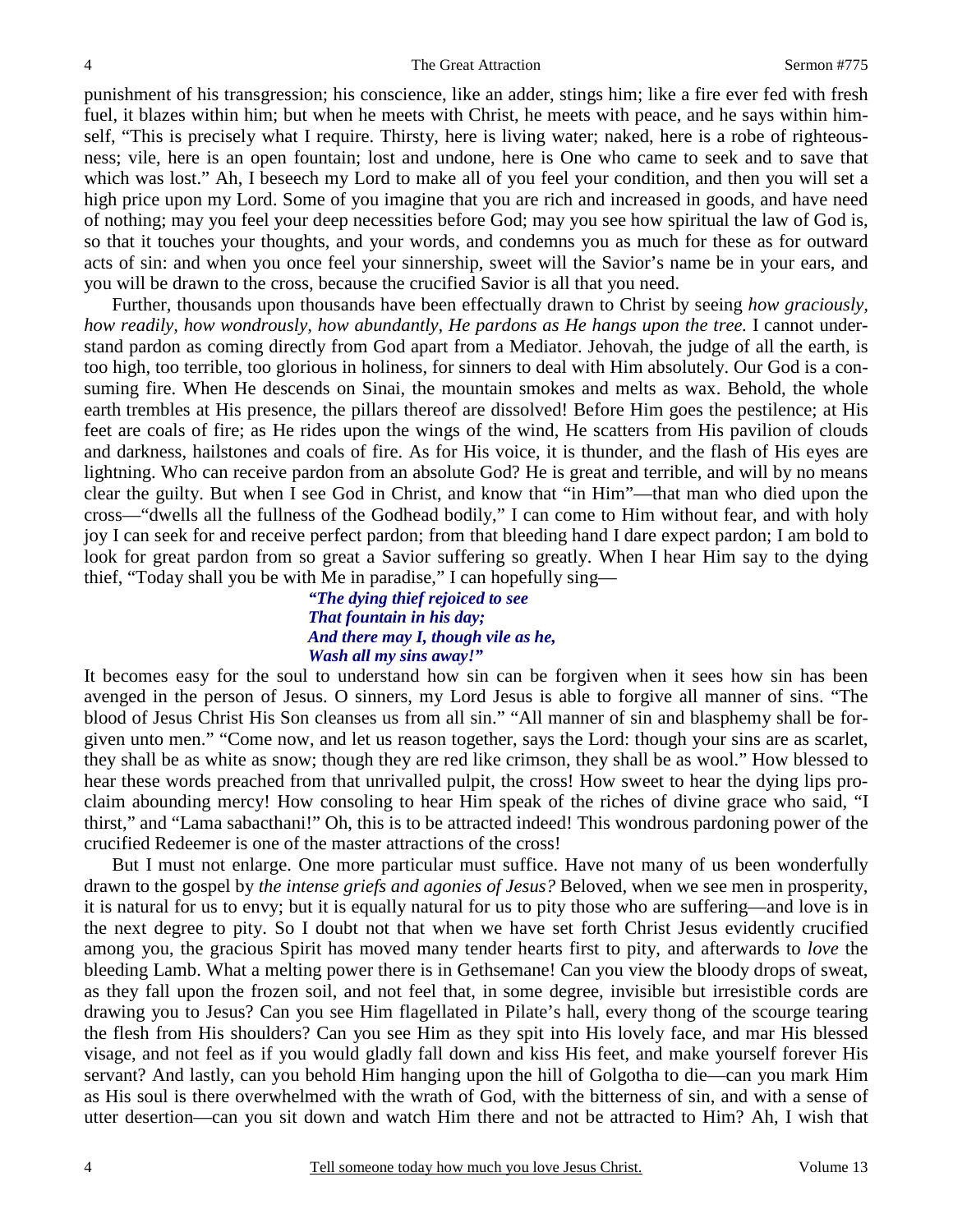#### Sermon #775 The Great Attraction

more of you would feel so attracted that you could resist no longer, but would come at once and give yourselves up to Him! You may not feel that you could kiss the King upon His throne, but will you not kiss the King upon His cross? You may revolt from Him when He wields a rod of iron, but will you not touch the silver scepter held in the bloodstained hands which bled for His enemies? O come here, sons and daughters of men, and yield yourself to sorrow's Lord! Daughters of Jerusalem, come here as of old, and weep both for Him and for yourselves; O seek a portion in His sin-atoning death, a place in heaven which His resurrection has opened!

 Before I leave this point, I must observe, dear friends, that it renders my soul very great comfort to think that the attractive power in my crucified Lord does not lie in the eloquence of those who preach, nor in the logic and power of persuasion of those who proclaim His gospel. Ah, poor fools that we are, when we preach we sometimes think souls must be saved because we are fluent; and at another time, we suppose no good will be done because we spoke in great mental bondage; but, it is not the man who tells the story, nor the style in which he tells it; it is the tale itself which wins, under God the Holy Spirit! There is in the cross *itself* a power. The Holy Spirit rests like a dove upon that blood-stained tree, and through Him saving grace comes streaming down to human hearts. It is not of man, neither by man, for the attractions of Jesus crucified are as a dew from the Lord, which tarries not for man, neither waits for the sons of men.

#### **II.** We proceed to inquire in WHAT DIRECTION DOES THE CROSS ATTRACT?

 In one word—it attracts towards everything that is good and blessed. No man was ever enticed to evil by a crucified Savior. The emotions which are properly excited in the soul by the doctrine of the atonement must always be towards goodness. The preaching of the cross does no mischief. Its sacred stream bears no man towards the rock of ruin; but its tendencies are everywhere and at all times towards man's best and happiest estate.

 Let us observe that the cross of Christ draws men *from despair to hope.* Many have been ready to die of despair, because they have said, "There is no salvation for me." To such as these the first beam of hope has come through a crucified Savior: they have stumbled upon that precious soul-saving text, "The blood of Jesus Christ, His Son, cleanses from all sin," and have been set at liberty. That text has opened the gate of heaven to many hundreds, and I do not doubt it will to thousands more. They have seen how Jesus' suffering put aside the necessity of our suffering for sin; and peace at once has bedewed the soul. It is no mean thing to draw men away from despair, for despair is the root of many sins. When a man says, "There is no hope," then he hunts after sin like an eager hound after his game. To teach a man that there is hope—that there is hope for him—is to give him a fair breeze heavenward. This, Jesus crucified presents this to anxious souls.

 It attracts men, in the next place, *from fear to faith.* They have been accustomed to think of God with trembling, and to be constantly alarmed at His presence. Sin has become a burden, but they have not known how to be delivered from it, and have feared that they must bear it forever: but the Savior lifted up upon the cross inspires faith. We think of Him, and as we think we believe. We meditate, and as we meditate we trust. Confidence comes in by the way of Calvary. The means of creating faith, through the power of the Holy Spirit, is the cross itself. God works faith in us, but it is through His dying Son. That was a terrible scene in Edinburgh when those lofty houses were filled with occupants who were unable to escape from the smothering smoke, and from the spreading fire. Suppose a fire escape could have been brought to the rescue, yet there is one thing the fire escape could not have done. If these poor creatures had been too faint and stifled to get out of the windows, it could not have lifted them onto itself; and yet that would have been one of the things required for their rescue. But this the gospel of Jesus does. It not only comes to men and says, "Now I will save you, if you will get into Me," but it takes hold of a man and puts him into itself; for Jesus Christ attracts men to Himself—not only comes near enough to them for them to grasp Him, but, as the magnet does with the iron, so Jesus lays hold on sinners' hearts.

Jesus crucified conducts the man *from dread to love.* Before God he stood shivering like a slave, crying, "How shall I escape from His presence? O that I had the wings of the morning, that I might fly even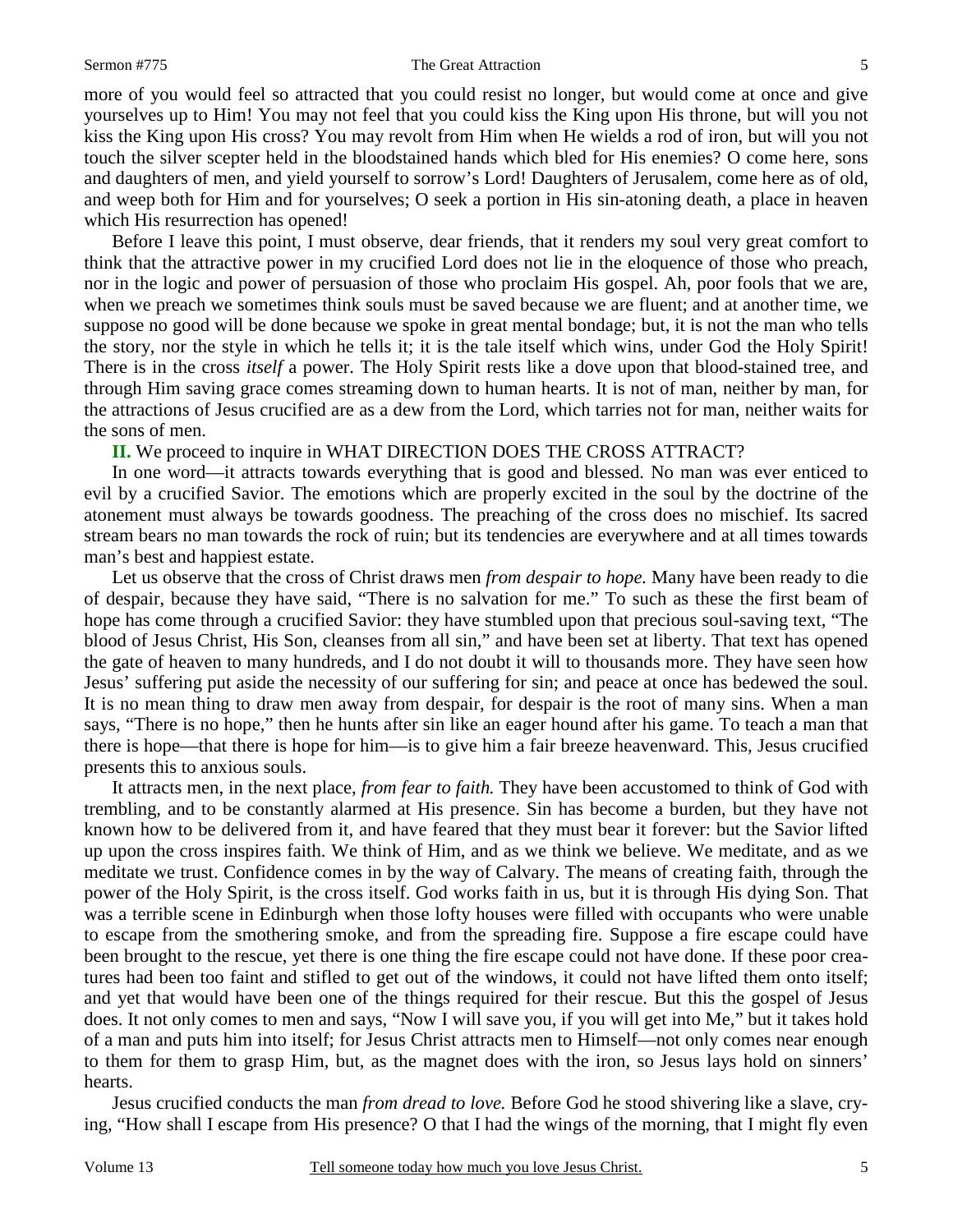to the uttermost parts of the sea, or dive beneath hell's darkest wave, that I might hide from the yet more terrible hell of the glance of God's fiery eyes!" But when he sees God reconciled in Jesus, then the sinner sings*—* 

> *"Till God in human flesh I see, My thoughts no comfort find; The Holy, just, and sacred Three Are terrors to my mind. But if Immanuel's face appears, My hope, my joy begins; His name forbids my slavish fear, His grace removes my sins."*

In this way the soul is led to love God. "We love Him because He first loved us."

 Then the attractions of the cross bring us up *from sin to obedience*. When we are washed in the precious blood, we feel grateful to our Lord Jesus, and we cannot live to sin. We are dead to it. We cannot any longer take pleasure in that which cost Him His life. It is impossible for us to count that sweet which we know was bitterness to Him. "What will You have me to do?" becomes the question. We submit ourselves with our whole heart to His gracious sway, and to run in the way of His commandments becomes our soul's delight.

 Thus we are led constantly also by the cross *from self to Jesus.* Nothing will kill self like a sight of the crucified. Lift up the Savior and down self must go. High thoughts of Christ are always attended by low thoughts of self and *vice versa.* Think much of yourself, you will think little of the Savior; but a very low esteem of our own merit brings a very high esteem of the merits of Christ; and it is a blessed thing when self is wholly beaten down. It is a victory which altogether is not won by us, I fear, till we lay down our bodies; but if anything can hang up King Self upon the tree until the evening, it is a sight of the tree upon which the Savior bled.

 Finally the uplifted Redeemer draws us away *from earth to heaven.* Earth holds us fast: we cannot escape from its hold; but we feel a heavenward drawing. It is Jesus Christ who is drawing us; that same Christ who has gone up to the throne after having trod the winepress. He daily attracts us upward to Himself. Do you not feel His drawing? Oh, I think you do! When the boy's kite goes up very high into the air, and gets into the clouds, he cannot see it. Yet he declares, "It is there." Why? "Why," he asks, "I can feel its pull." And we know the Lord Jesus Christ is there—He who was crucified, for we can feel Him pull; we can feel Him draw. O that we could give ourselves wholly up to Him, and mount towards Him! I trust we have experienced some of that mounting, for He has "raised us up together, and made us sit together in heavenly places" in Him. We know what the resurrection-life means. We do not forever grovel in worldly cares and carnal thoughts, but sometimes at least we get up into the higher atmosphere, and have near and dear communion with the Well-beloved. O Savior, draw us more and more!

 We return to inquire with what order of power does the Savior lifted up draw men? What are the characteristics and qualities of this power? In brief, first of all, the power with which Christ draws us is, according to the text, a very *gentle* power. "I, if I am lifted up, will *draw* all men." Drawing is very different from *driving*. The way by which Jesus leads His followers is by soft, gentle influences. "I will *draw* men." The law of God is a schoolmaster to bring us to Christ; and the preaching of the terrors of the law are very useful in their way; but whenever a sinner really comes to Christ, the last action is never a drive—it is always a draw. The dove may have been driven part of the way to the ark by the wind, but the last act of getting into the ark was when Noah put out his hand and pulled the dove into the ark. The real act which brings us into connection with Christ is always a drawing act—an act of gentleness. Every converted man may say, when he is converted, "Your Gentleness has made me great." The heathen pictures one of their goddesses in her chariot drawn by doves. Surely it is by doves that we are drawn in the chariot of the gospel, towards the Lord Jesus! How very gentle, though all but omnipotent, is the influence of the sun upon the earth and all the planets! How they constantly revolve around and follow him in his wondrous march—yet you never feel that he draws! If you harness a horse to your chariot, he tugs and pulls by fits and starts; but the father of lights draws all the ponderous planets along their appointed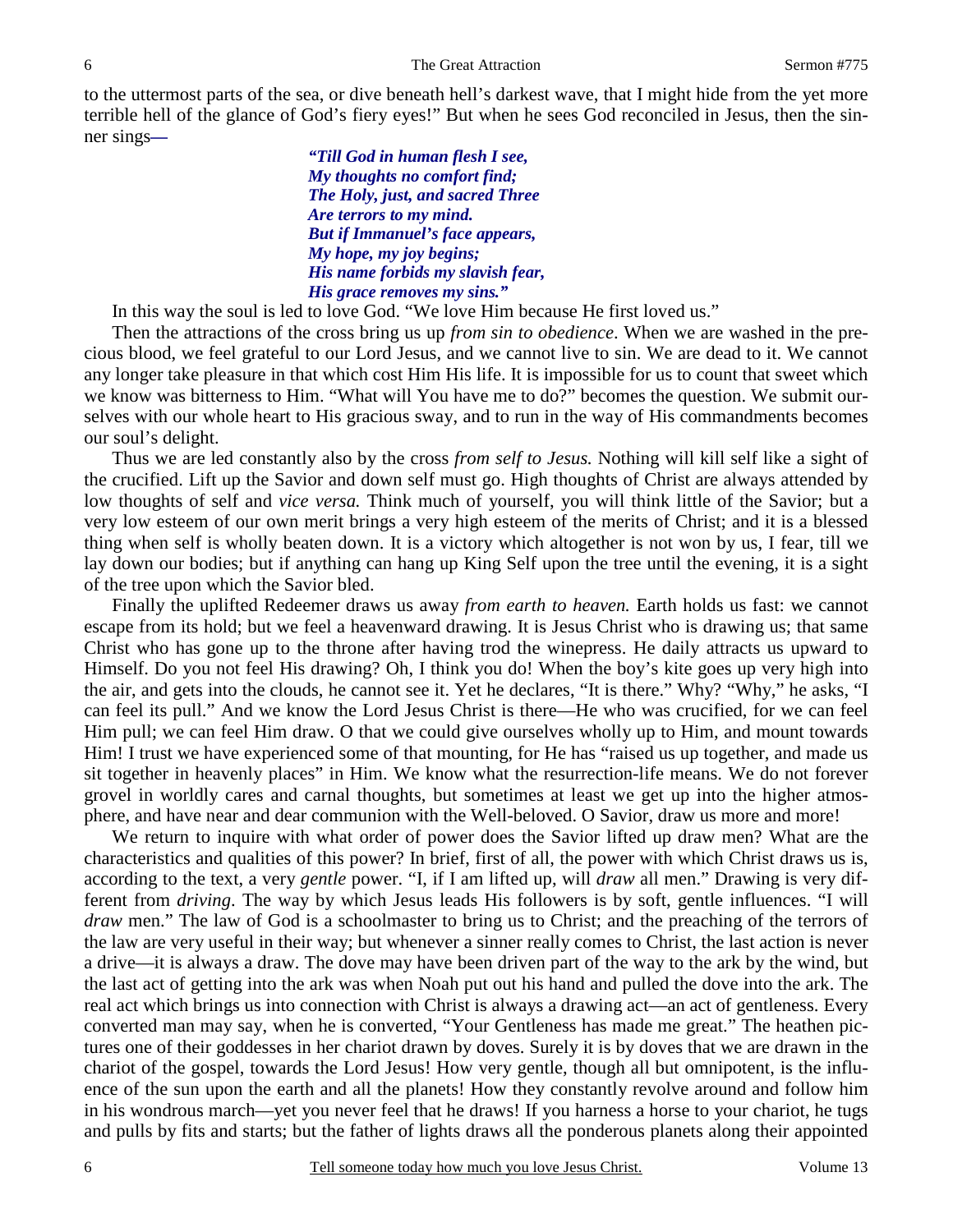ways, and yet there is not enough of a jar to shake an aphid from a rosebud. So there is no noise in the loving drawing of the Savior. Much of the fanaticism which comes with religious excitements is not of God. The genuine dew of heaven falls calmly—

#### *"As in soft silence vernal showers Fall to refresh the fields and flowers, So in sweet silence from above Drops the sweet influence of His love."*

Christ's drawings are gentle.

 In the next place, observe that Christ's drawings are *gracious;* for is it not of grace that He should draw at all? If any of you were about to give away bread to the poor, and they would not come for it, I think you would say, "Let them go without it." You would not attempt to bring them to the feast. No, you would say, "It is good enough on my part to be ready to help them; but if they will not come, then let their starving be upon their own heads." But see what Jesus does! He does not throw a life belt to poor drowning men. Yes, He does; but He does more, for this life belt has the wonderful quality of attracting the man unto itself; so, that though at first he might be unwilling to be rescued, this mystic life belt changes his will so that he is willing to be saved.

 But, next, Jesus draws with a *widespread power.* "I will draw *all men* unto Me." Not *every man.* Every man is not effectually drawn, for millions of men never heard the name of Jesus Christ at all; but *men of all sorts—*"all men," that is, Jews and Gentiles. It is an "all" signifying all sorts of men. And what a wonderful thing it is that the cross of Christ does draw all men! Many thought it never could draw the "roughs," the harlots, the street Arabs; but there have been found for Christ some of His mightiest trophies among the lowest of the low. Nor should we think that the cross cannot attract the rich, and that it is of little use putting the gospel before the fashionable classes. Ah, do not tell us this! There is a boundless power in the cross of Christ. If we preach it to kings and princes, we need not be ashamed. If we could have a parliament of men who were as bad as devils, as proud as Pharaoh, and as furious as Saul of Tarsus, if we preached Christ crucified to them, it would not be in vain! This attraction has, in the fourth place, an *effectual power*, for Jesus Christ in His own elect ones draws most effectually. I said, very gently, but none the less mightily because of the gentleness. The swallows fly across the sea to distant lands. Did you ever feel the influence which attracts them? It is not perceptible by the most delicate of instruments, and yet how effectual it is. They cannot lag behind when the time has come. See how they twitter over the gables of our houses, and leave those neatly built habitations beneath our eaves. Many a weary mile lies the goal of their pilgrimage across the sea; but there they go: a mysterious influence draws them; and He who thus draws the swallow to other lands, and guides it in its flight, draws men to the cross so that they never rest till they have left their haunts of sin, and come to live where Jesus Christ distributes peace.

 I will add, for the comfort of some who are here, that Jesus Christ draws today with a *present power*. "I, if I am lifted up from the earth, will draw all men unto Me." That means that He is drawing them NOW! He does not say that He *will* sometimes, but He draws *now*. Oh, I know not whom He may be drawing, but I do trust He is drawing some of you! Here I stand with the gospel to preach to you, like one with a magnet in his hand. Now, do I know who are God's elect? I do not, but I shall soon find out. Are you not like a great heap of steel filings and ashes mixed together? I cannot separate you, neither need I put the filings on this side and ashes on the other; I have only to thrust in the magnet and the division will be effectually made. Jesus crucified is the great discriminator; His atonement is the great detector of God's elect. The gospel reveals the eternal purpose. If God intends to save you, you will fly to His dear Son. If you are left to perish, it will be because of your own willfulness in neglecting the Savior and turning your back upon the fountain which cleanses from all sin. Jesus draws today, and Jesus *will draw*  still. Happy days are coming when He will draw more mightily, when they shall run to Him: even multitudes that knew Him not shall run to Him, because of the holy one of Israel who has magnified Him. "He shall see of the travail of His soul, and shall be satisfied." Dear Savior, this morning*—*

# *"Draw reluctant hearts, To You let sinners fly,*